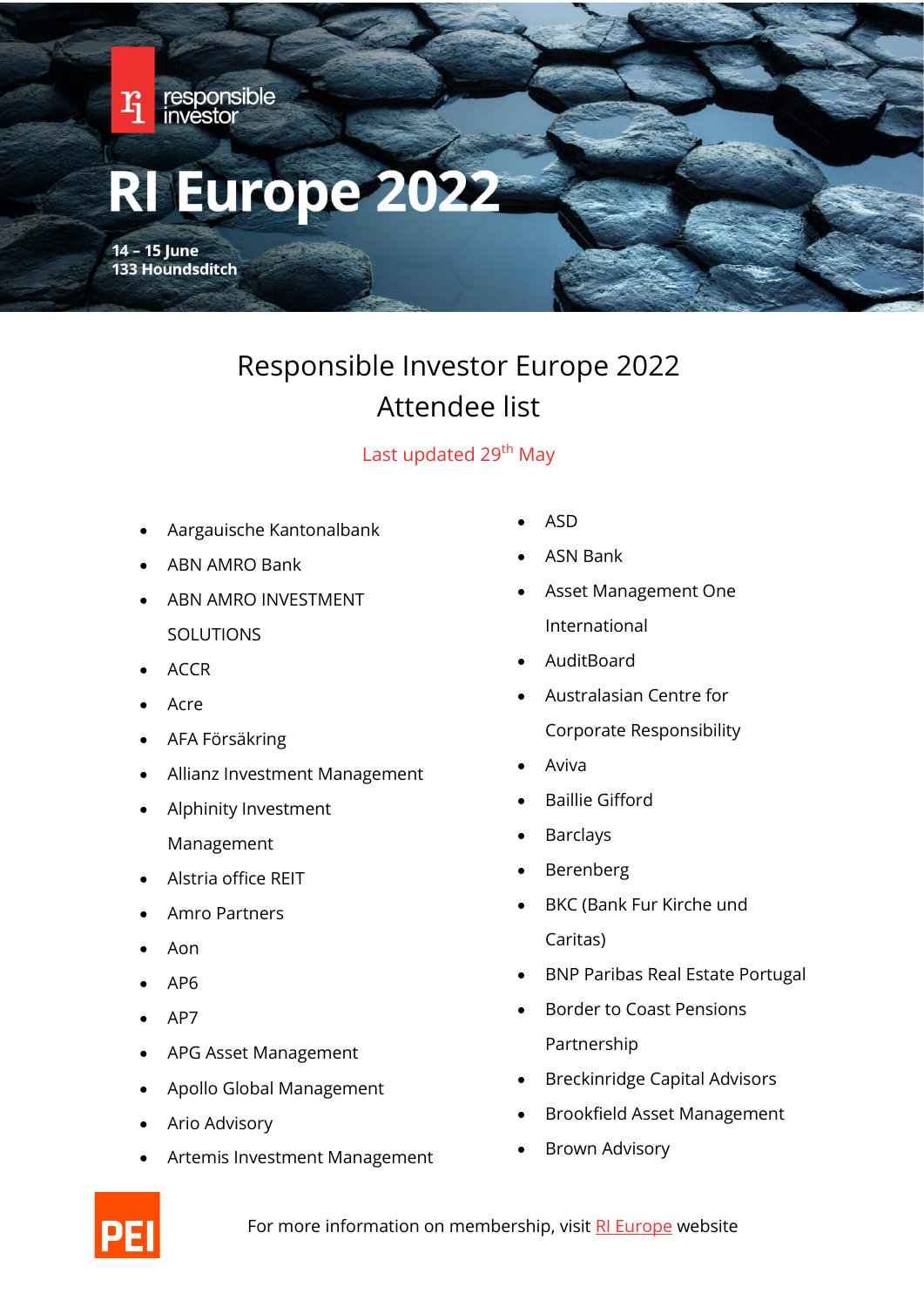- Brummer & Partners
- Brunel Pension Partnership
- BSR
- Business and Human Rights Resource Centre
- Canica Holding
- Capital Fund Management
- Capital Market Authority
- Carbon Tracker
- CFA Institute
- Chevron
- Children's Investment Fund Foundation
- Chronos Sustainability
- Church of England Pensions Board
- CIML
- Clarity AI
- ClientEarth
- Climate Bonds Initiative
- ClimatePartner
- Dfsa
- Discern Sustainability
- DNB
- Eagle Capital
- EAST CAPITAL
- EdenTree
- EfL Group
- EIRIS Foundation
- EMIA
- Equileap
- European Climate Foundation
- **EUROSIF**
- Evli
- FactSet
- **FAIRR**
- Federated Hermes
- Fiduciaire Kernohan
- FIL Investment Management
- Finance Watch
- Financial Conduct Authority
- Financial Market Authority (FMA)
- First State Investments
- Fitch
- FMO
- Forum Nachhaltige Geldanlagen
- FourOneFour
- Franklin Templeton Investments
- FTSE Russell
- GIB Asset Management
- Global Child Forum
- Green Finance Institute
- GRESB
- Gulf International Bank
- Henry Moore Foundation
- Heptagon Capital
- Hermes Group Pension Scheme
- Hermes Investment Management
- Hg Capital
- Hindsight Consultancy
- HSBC Bank UK Pensions Trust

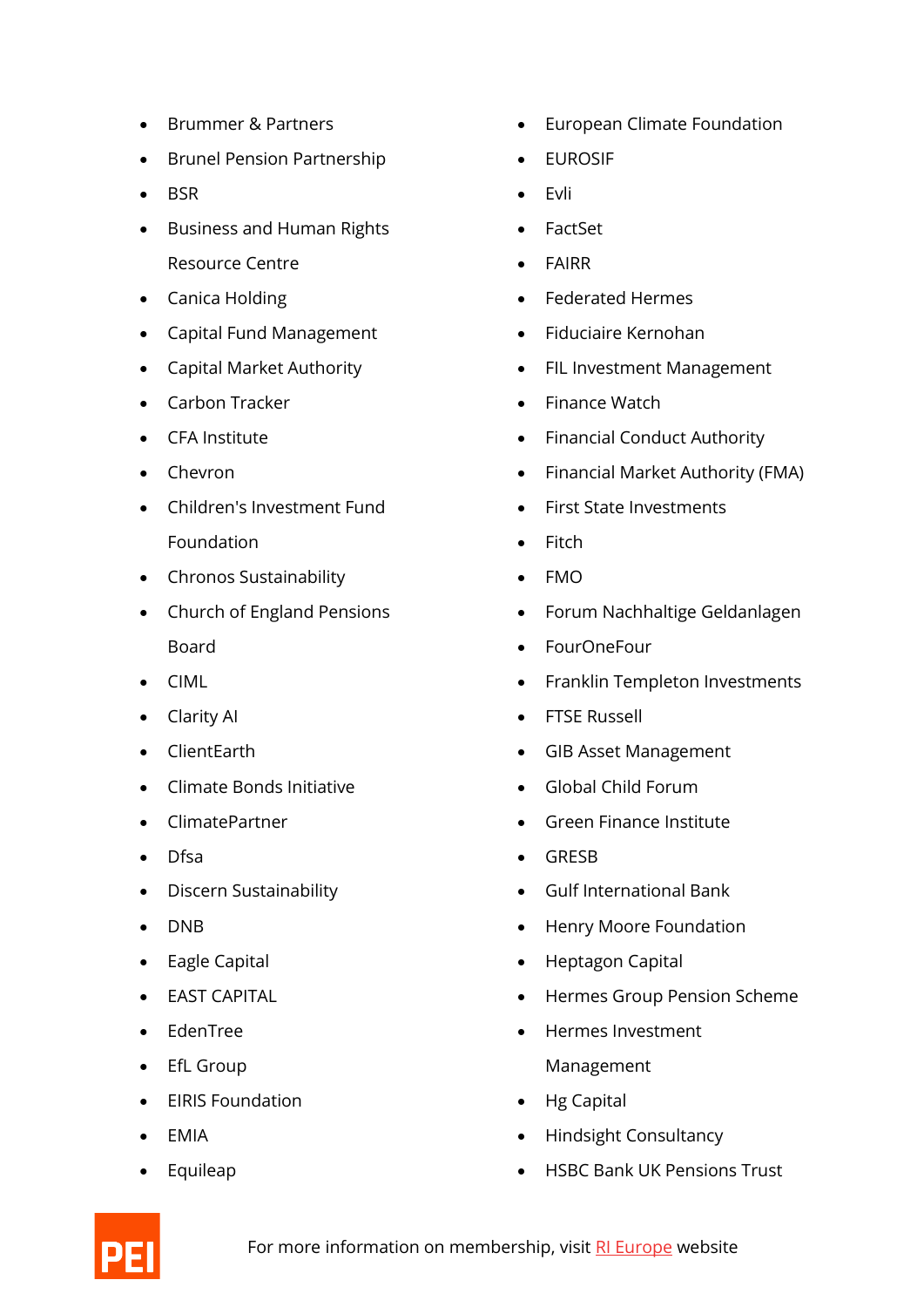- ICE
- IFM Investors
- IFRS Foundation
- IIGCC
- IK Investment Partners
- Impax Asset Management Group
- Imperial College London
- INREV
- Insead
- Institutional Shareholder Services
- Invesco
- IOSCO
- Ireland Strategic Investment Fund
- Irish Life Investment Managers
- J.P. Morgan
- Japan Exchange Group
- Just Group
- KBI Global Investors
- KLP
- KLP Insurance Pension Fund
- LGPS Central
- Lloyds Banking Group
- Local Pensions Partnership
- London School Of Economics
- London Stock Exchange Group
- LSFI
- Luxembourg for Finance
- Luxembourg Stock Exchange
- Luxembourg Sustainable Finance Initiative
- Luxembourg to Finance Agency for Development of the Financial **Centre**
- M&G Investments
- Marmot Charitable Trust
- Marwitz Family Office
- MEAG
- Merseyside Pension Fund
- Migros Pensionskasse
- Montagu Private Equity
- Moody's Corporation
- **MSCI**
- Munich Re
- National Treasury Management Agency
- Nest Corporation
- Nikko Asset Management
- NN Investment Partners
- Nordea
- Norges Bank Investment Management
- Northleaf Capital Partners
- Novethic
- Oakley Capital
- Ortec Finance
- PAI Partners
- Partners Group
- PBU Paedagogernes Pension
- PCAF
- PenSam
- Pension Protection Fund

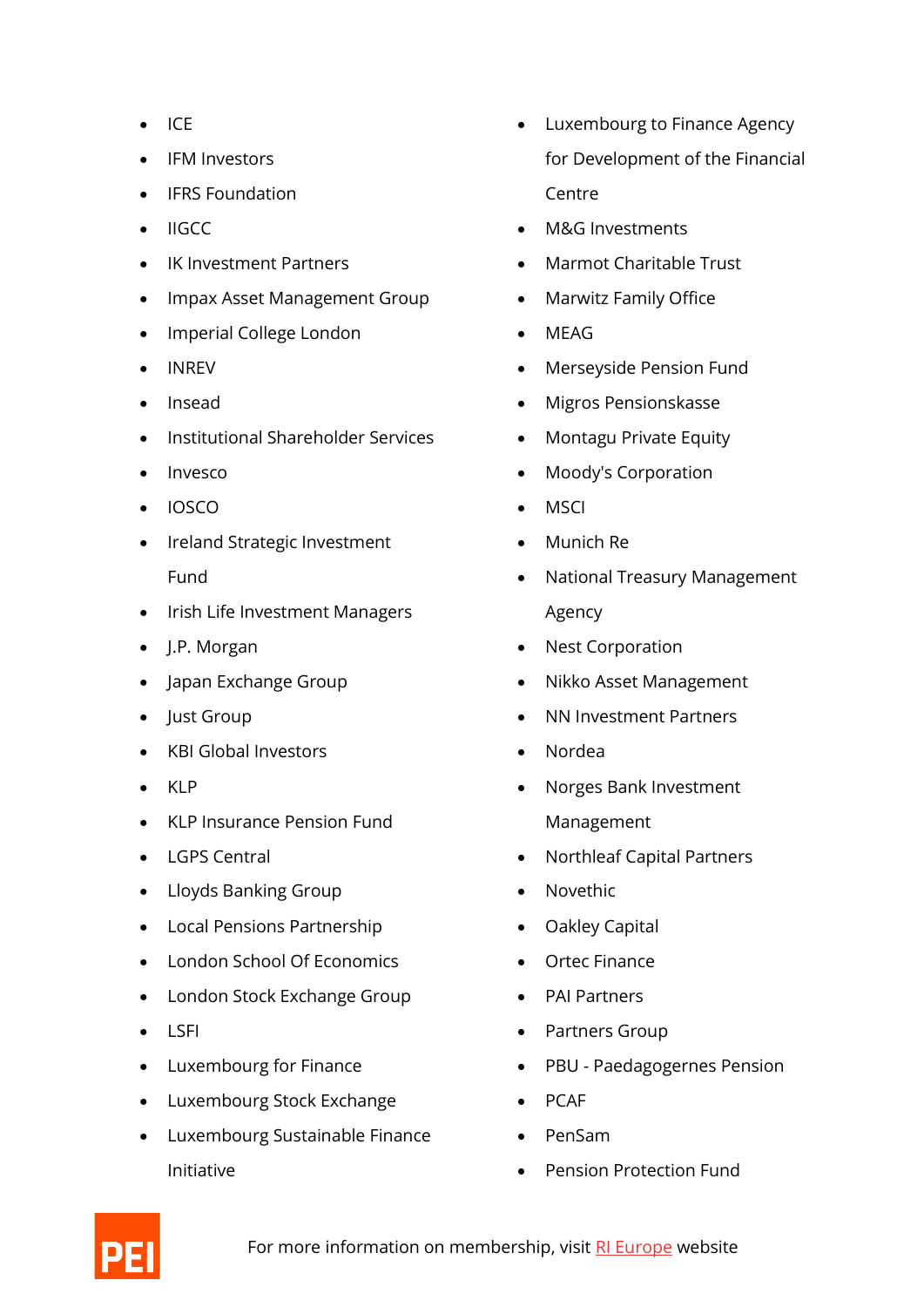- PFA Asset Management
- PGGM Investments
- PGIM Financial Limited
- Prequin
- PRI Association
- Principles for Responsible Investment
- Qontigo
- Quilter Cheviot
- Raiffeisen Bank International
- Raiffeisen Switzerland Cooperative
- Railpen
- RC Consultancy Advisory & **Training**
- Redington
- RepRisk
- Robeco
- Royal London Asset Management
- Royal London Group
- S&P Global
- SDG Impact Japan
- Seatown Holdings
- ShareAction
- Shell
- Sillion
- Slate Asset Management
- Slaughter and May
- Snowball IM
- Stewart Investors
- Sustaide SARL
- Sustainable Fitch
- Swedish Pensions Agency
- Swiss Life Asset Managers
- T. Rowe Price
- **Tesco Pension Investment**
- The Church of England Pensions Board
- The Climate Service
- The Global Fund
- The Joseph Rowntree Charitable **Trust**
- ThomasLloyd Group
- TNFD
- Transition Pathway Initiative
- Trillium Asset Management
- UBS Group
- United Nations Environment Programme
- Universities Superannuation Scheme (Ltd)
- University College Dublin
- University of Virginia
- University of Warwick
- University of Zurich
- Varma
- Verisk Maplecroft
- Vimine Holding
- Wellcome Trust
- West Midlands Pension Fund
- William Blair & Co
- World Bank Group